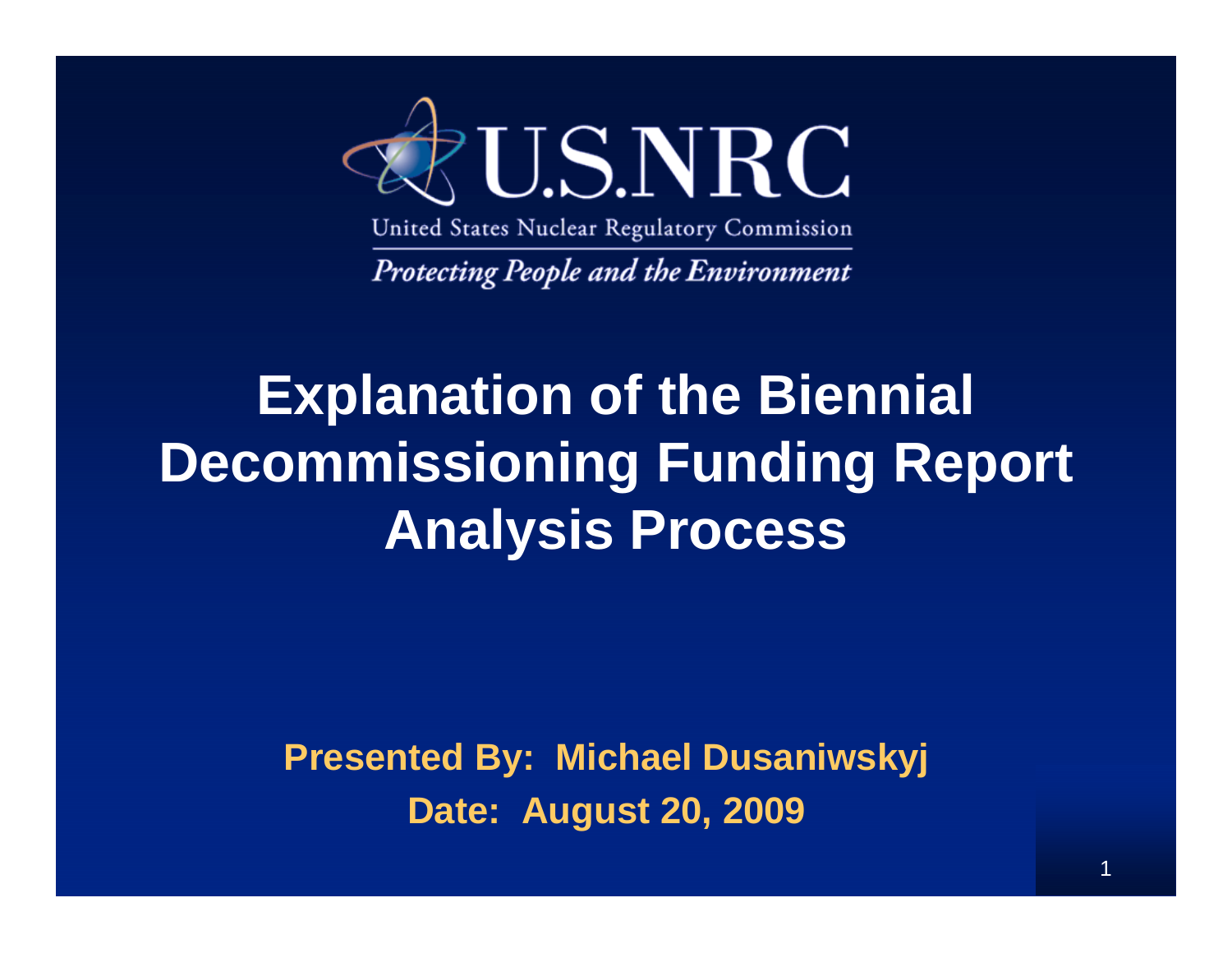

## **Overview**

- **Background**
- **Determining "Minimum Decommissioning Funding Assurance" (DFA) via formula at 10 CFR 50.75**
- **Determining reasonable assurance**
- **What happens if decommissioning funding assurance is insufficient**
- **NRC expectations of licensees**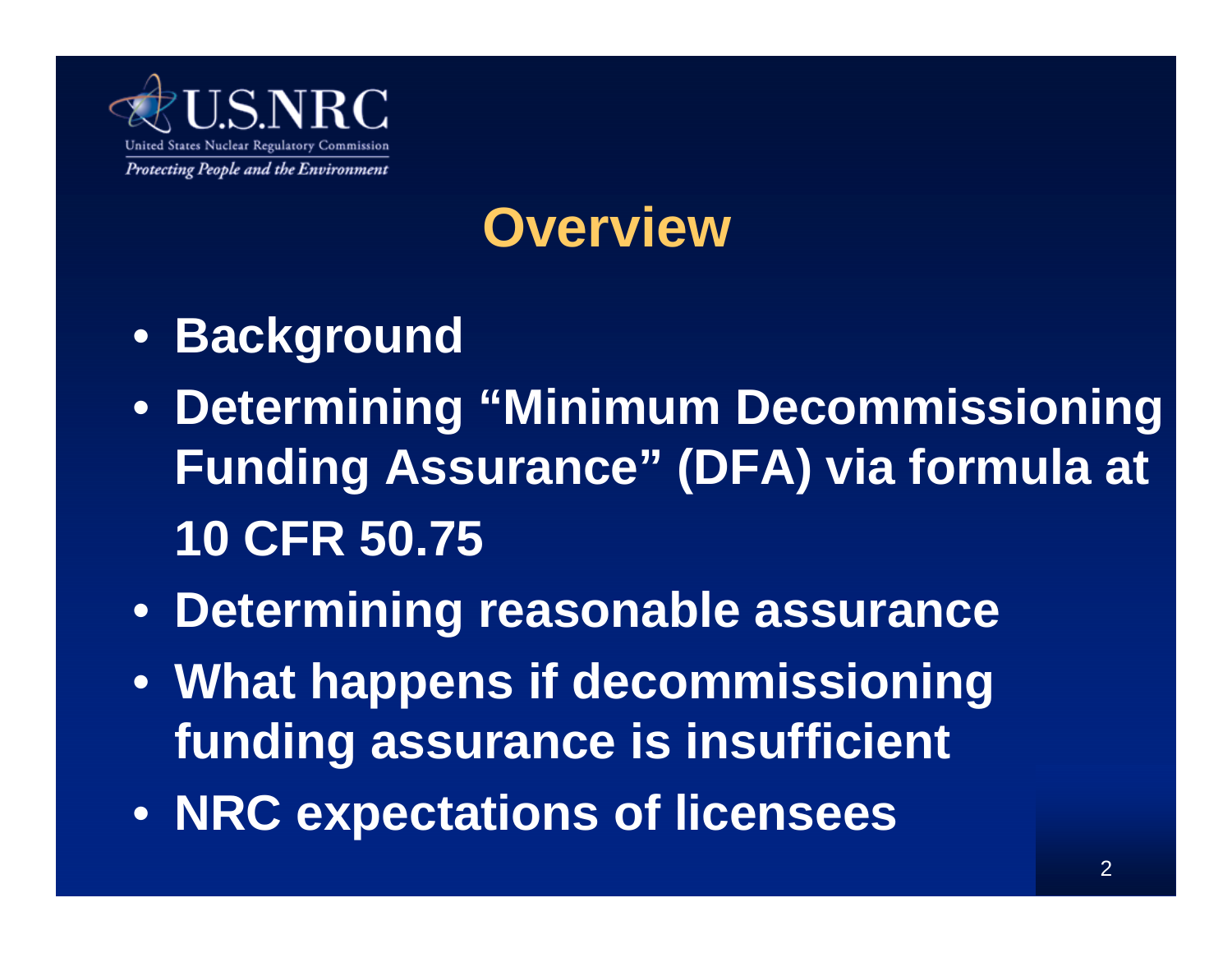

## **The Difference Between**

## **Decommissioning Funding vs. Decommissioning Funding Assurance**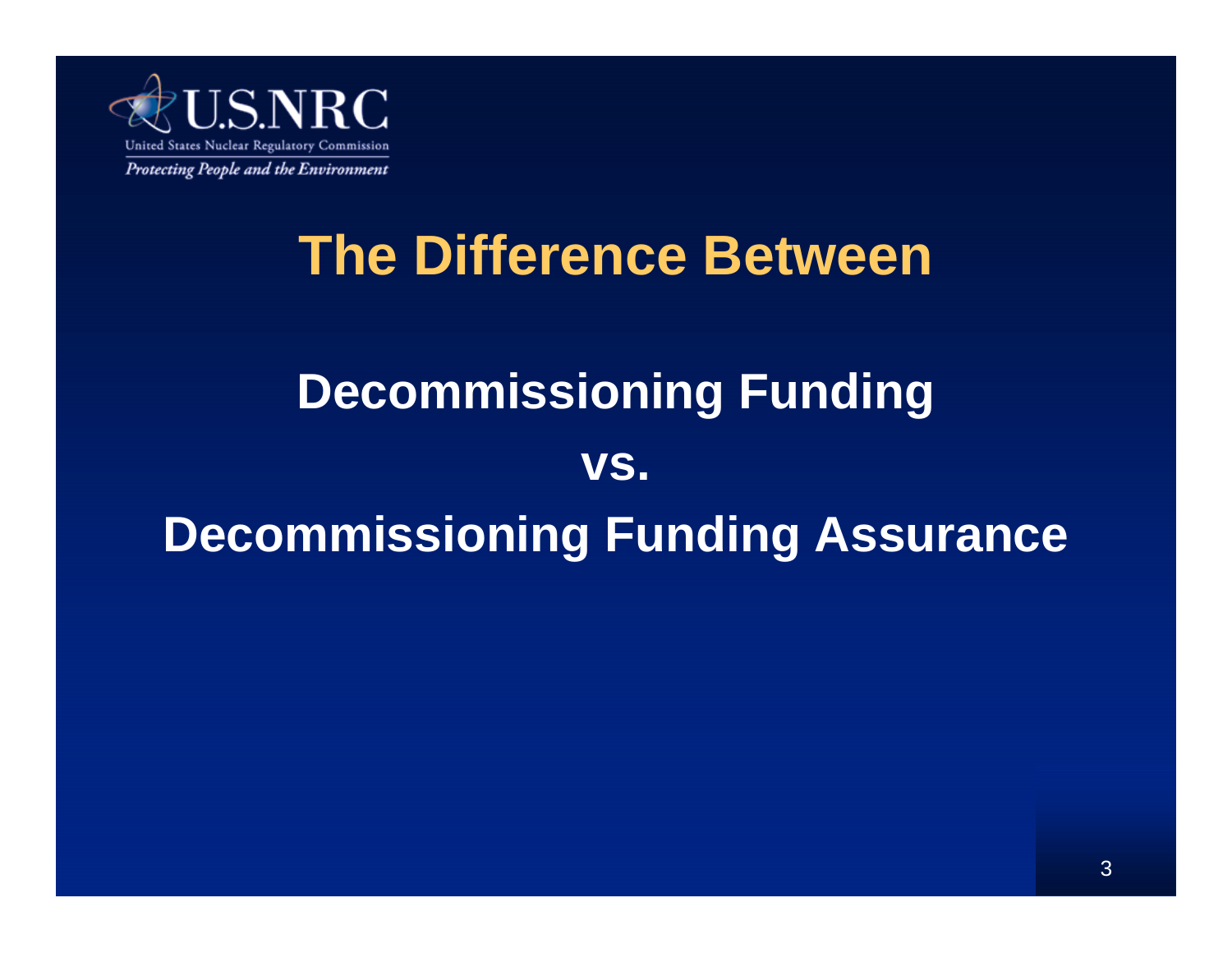

### **Decommissioning Means…**

**To the NRC, removing a facility or site safely from service and reduce residual radioactivity to a level that permits: - unrestricted use - restricted usein order to terminate the license**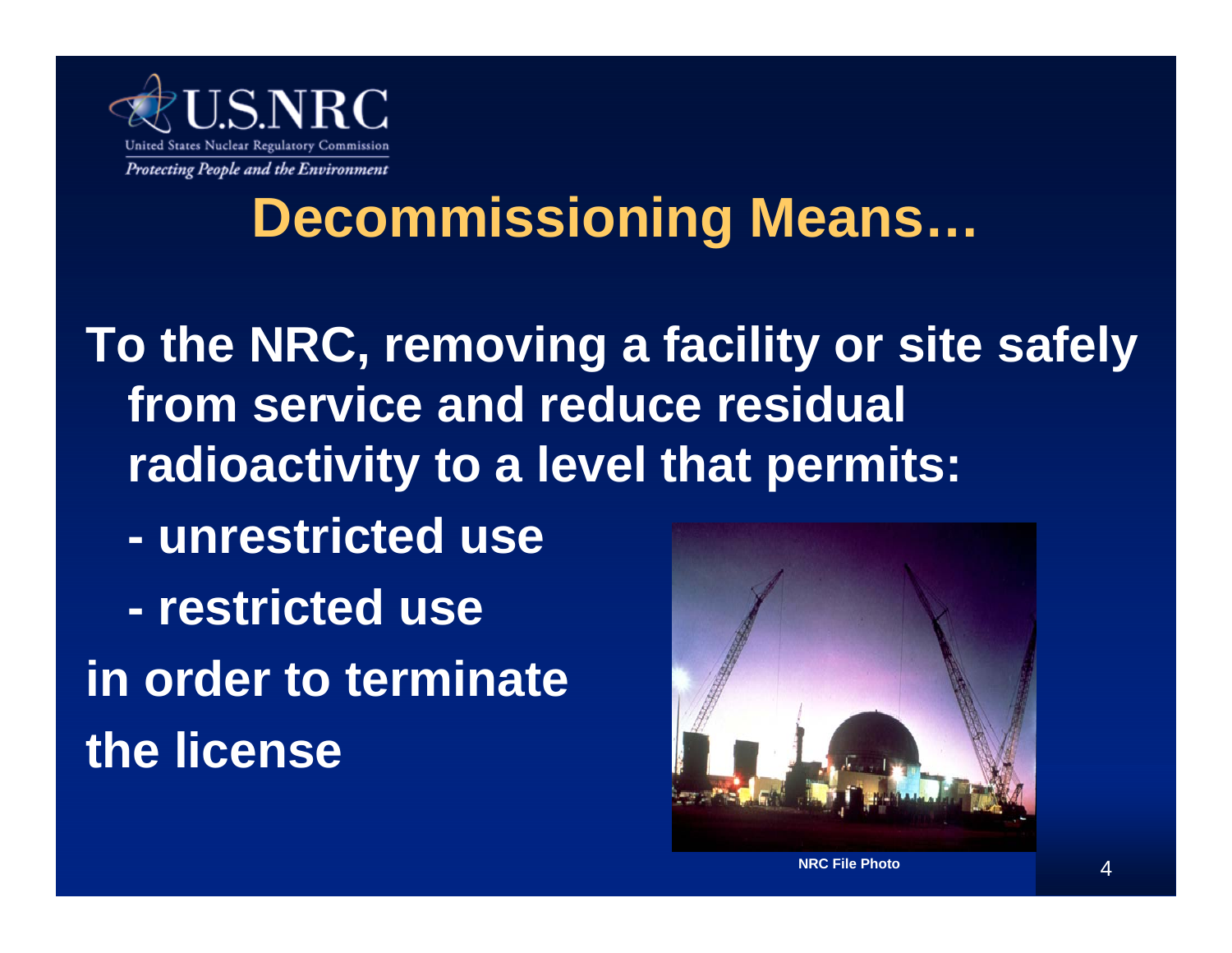

## **How Does The NRC Check DFA**

- **Biennial Decommissioning Funding Reports**
- **Spot Checks** – **SECY-07-0197 dated 01/10/2008**
- **Review at license transfer**
- **Review new application**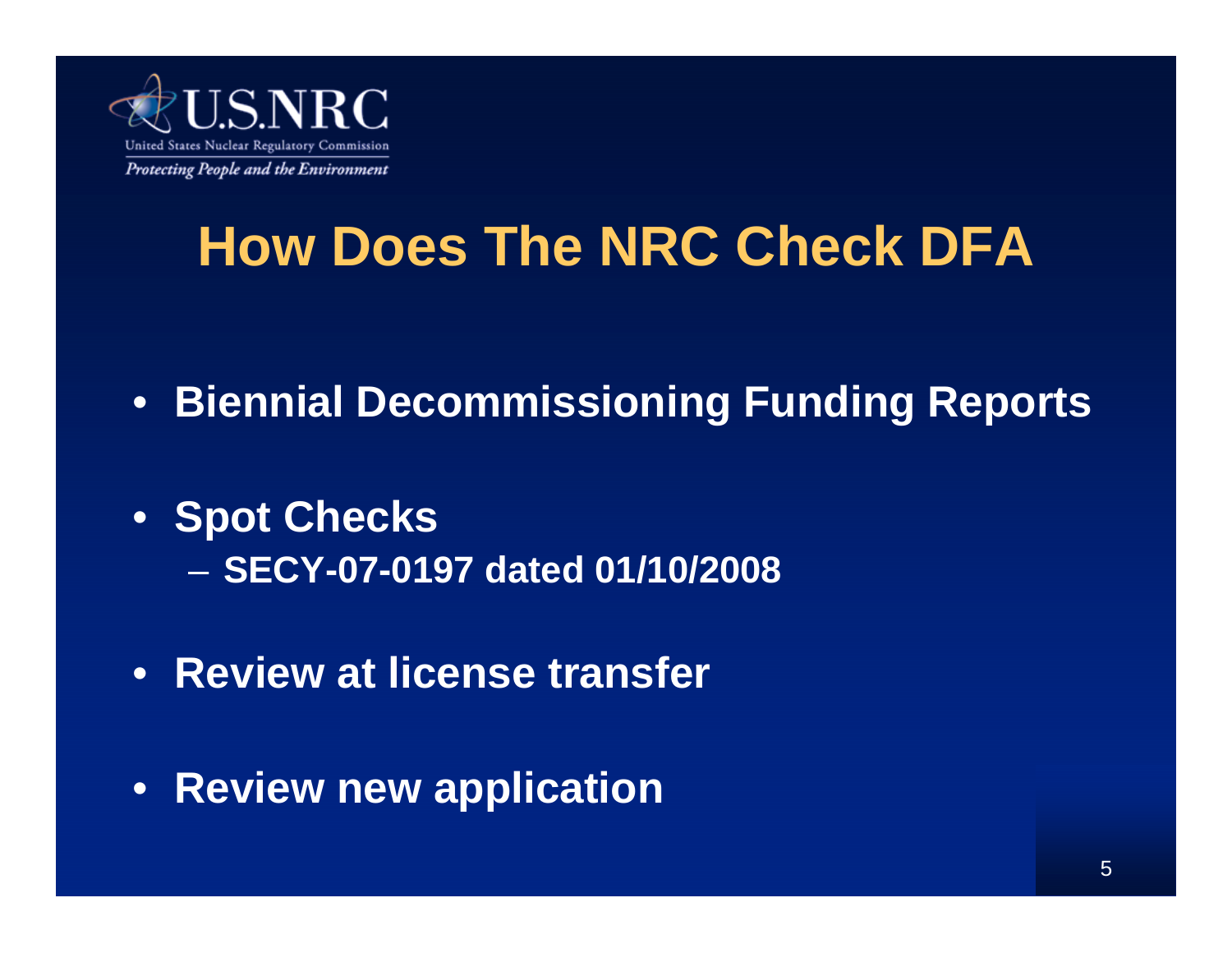

### **Focus On**

### **Biennial Decommissioning Funding Reports 10 CFR 50.75**

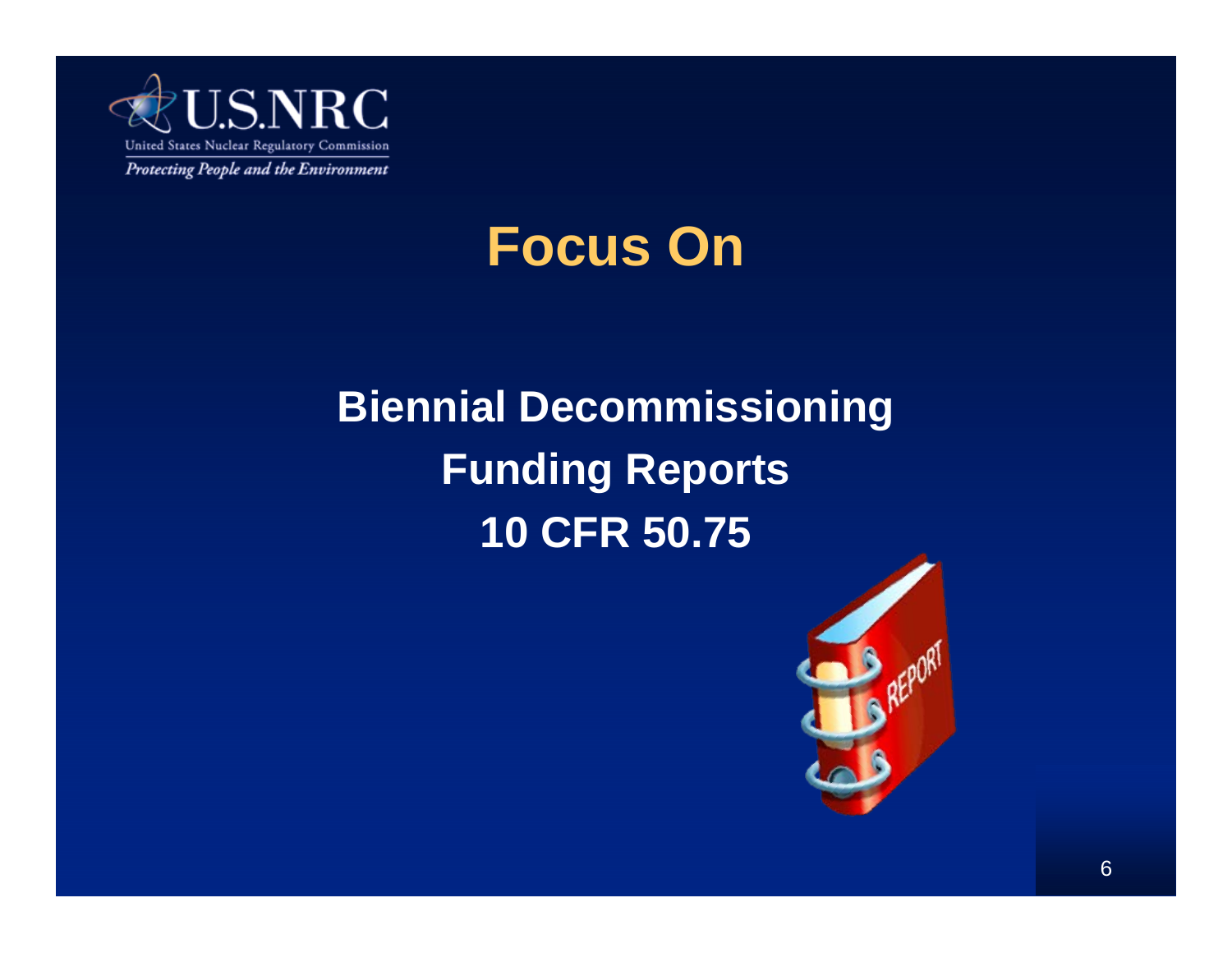

## **10 CFR 50.75**

10 CFR 50.75(c): Table of minimum amounts (January 1986 dollars) required to demonstrate reasonable assurance of funds for decommissioning by reactor type and power level, P (in MWt); adjustment factor.

|                                                                 | <b>Millions</b> |
|-----------------------------------------------------------------|-----------------|
| (1)(i) For a PWR:                                               |                 |
|                                                                 |                 |
| between 1200 MWt and 3400 MWt                                   |                 |
| (For a PWR of less than 1200 MWt, use P=1200 MWt)\$(75+0.0088P) |                 |
|                                                                 |                 |
| (1)(ii) For a BWR:                                              |                 |
|                                                                 |                 |
| between 1200 MWt and 3400 MWt                                   |                 |
| (For a BWR of less than 1200 MWt, use P=1200 MWt)\$(104+0.009P) |                 |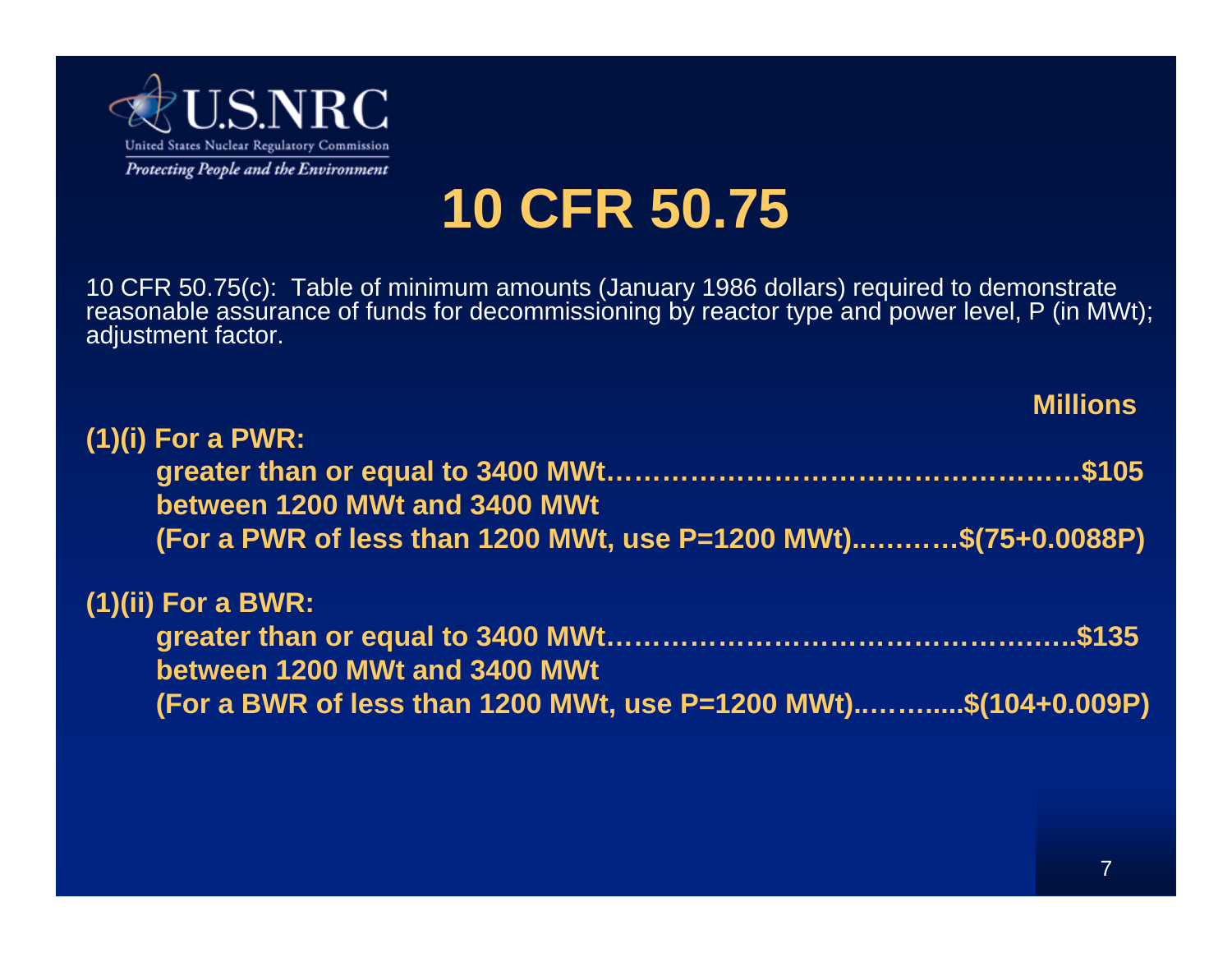

## **10 CFR 50.75 (Continued)**

10 CFR 50.75(c)(2): An adjustment factor at least equal to **0.65 L+ 0.13 E + 0.22 B** is to be used where L and E are escalation factors for labor and energy, respectively, and are to be taken from regional data of U.S. Department of Labor Bureau of Labor Statistics and B is an escalation factor for waste burial and is to be taken from NRC report **NUREG-1307, "Report on Waste Burial Charges."**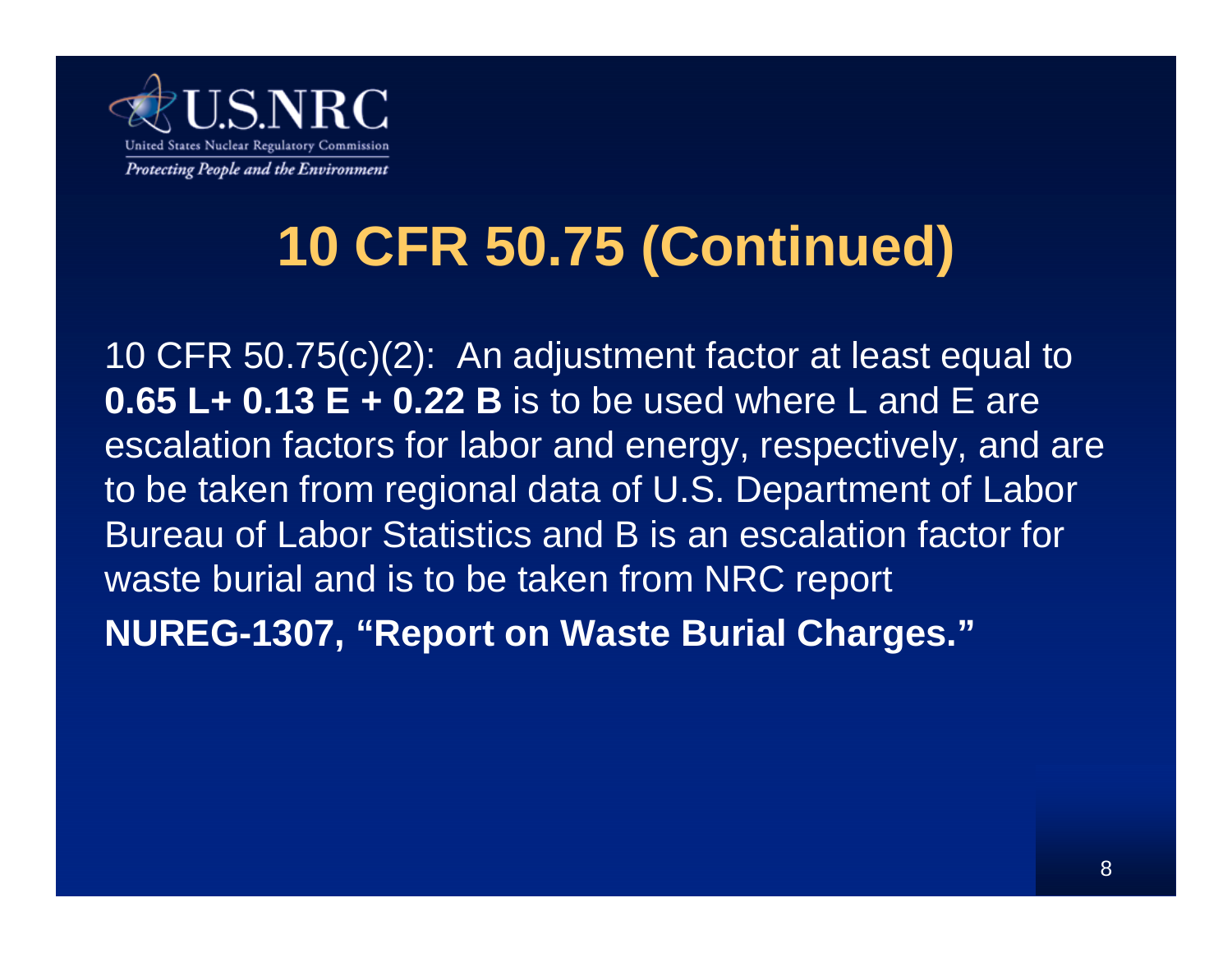

## **Biennial Decommissioning Funding Reports: 10 CFR 50.75(f)(2) Requirements**

- **Estimated "target" funds**
- **Actual \$\$\$**
- **Future principal payments**
- **Assumed escalation rates**
- **Assumed rates of interest**
- **Contracts**
- **Change in method/trust**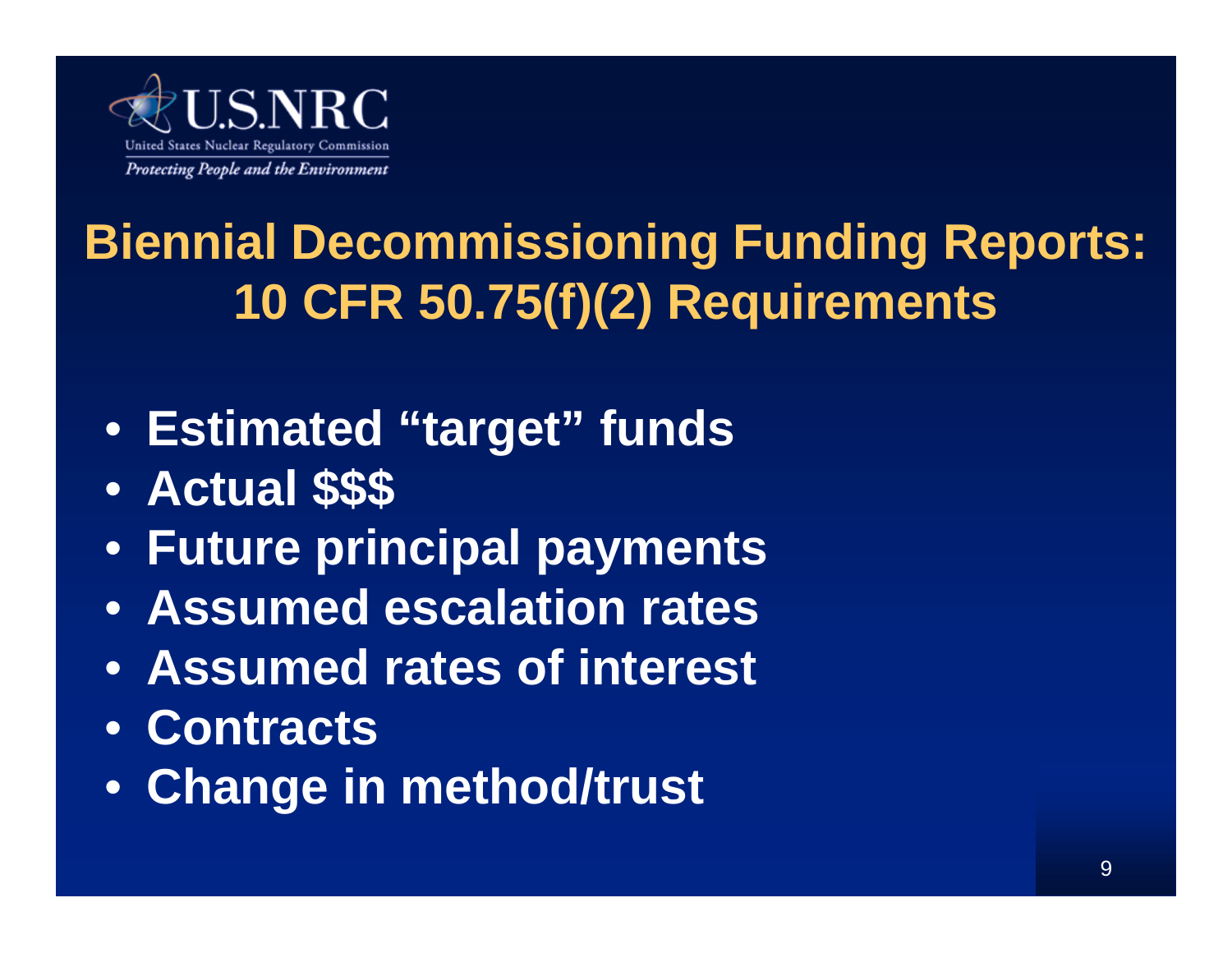

## **Financial Mathematics**

- **(i) 2.00% real rate of return (on actual dollars)**
- **(N) Remaining life of license to the time of permanent cessation of operations**
- **(F) Future lump sum of money**
- **(P) Present lump sum of money**
- **Example: F/P (i%, N) = (1+i)N**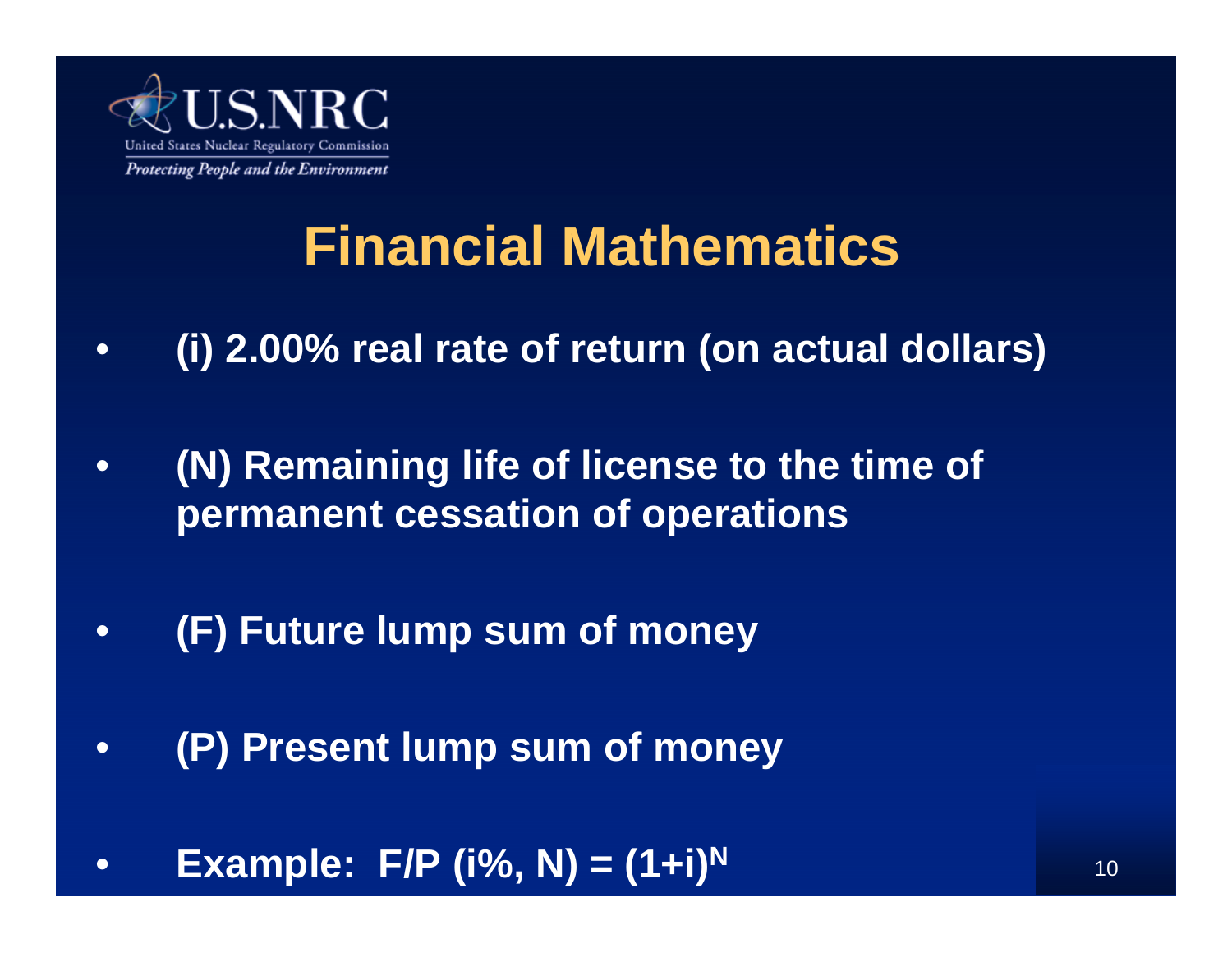

# **Projected \$\$\$ (-) Estimated "Target" Funds** *If "+,"* **then Assurance** *If "-,"* **then Shortfall Determining DFA**

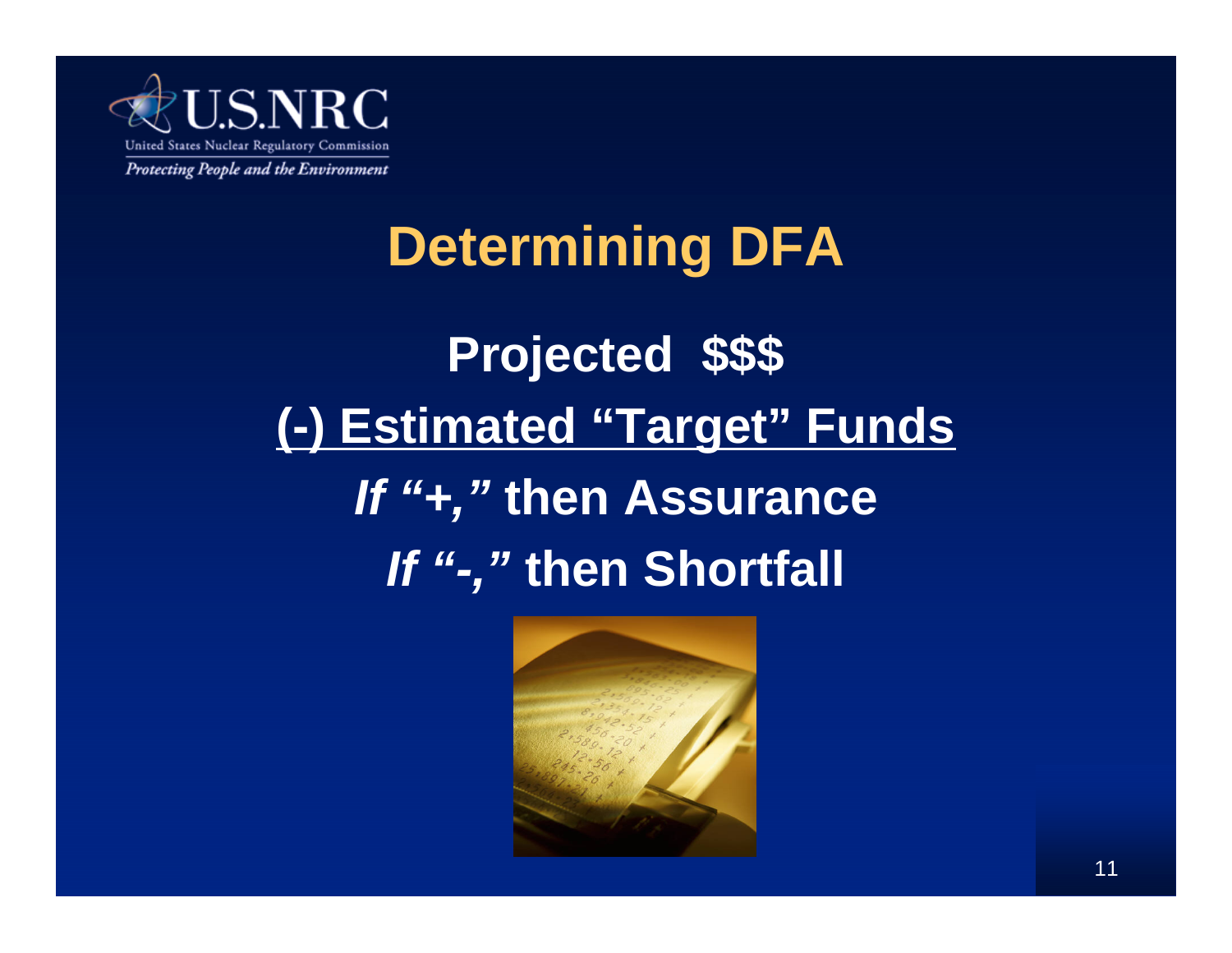

## **NRC and Licensee Interactions**

#### • **Phone Calls:**

- **Review staff findings**
- **Clarify procedures**
- **Establish schedule**

#### • **Letters:**

- **Summarize phone calls**
- **Follow-up**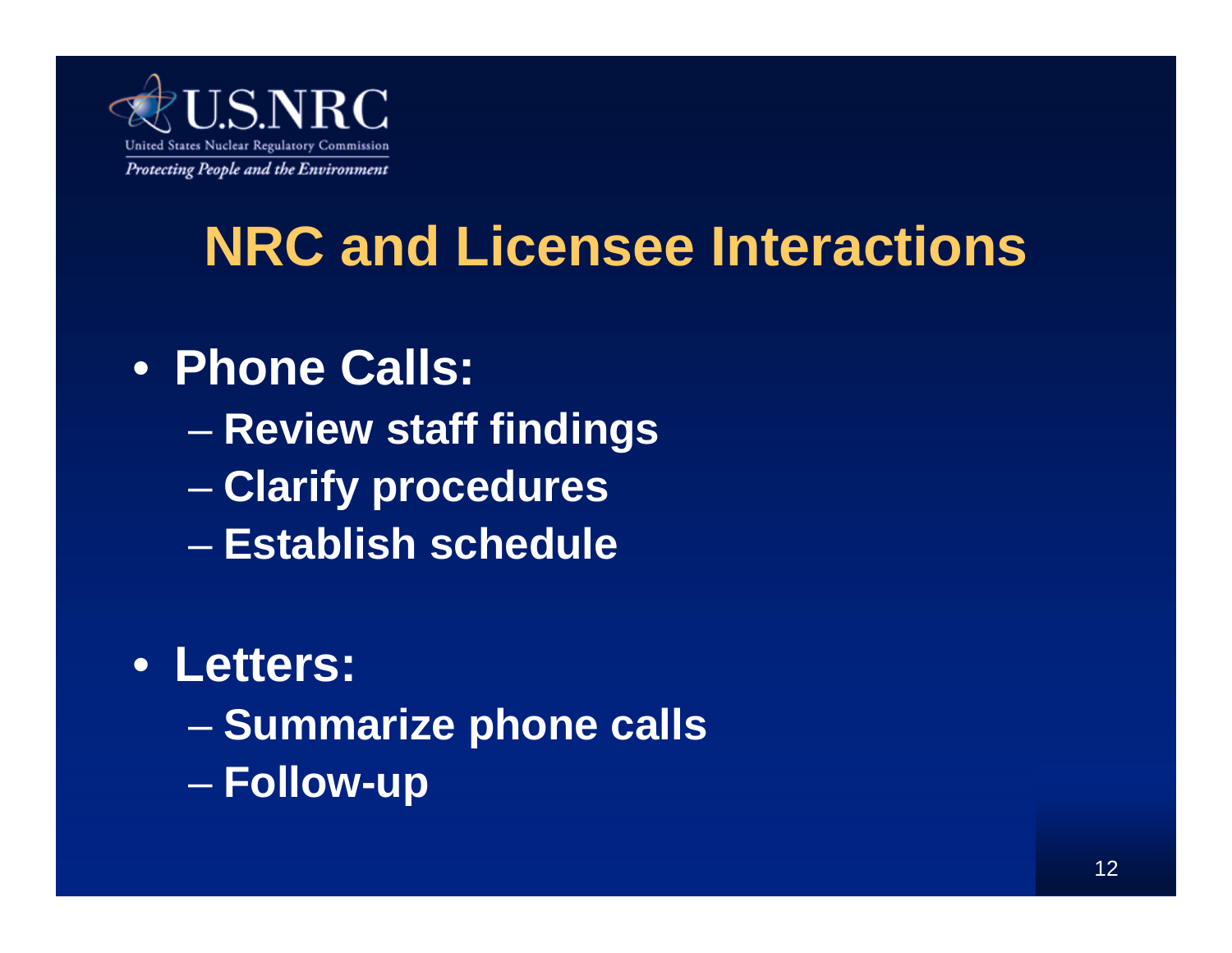

## **What Is Not Allowed**

- **Market recovery**
- **> 2.00% real rate of return without authorization**
- **Pending license renewal**
- **SAFSTOR without a site specific study**